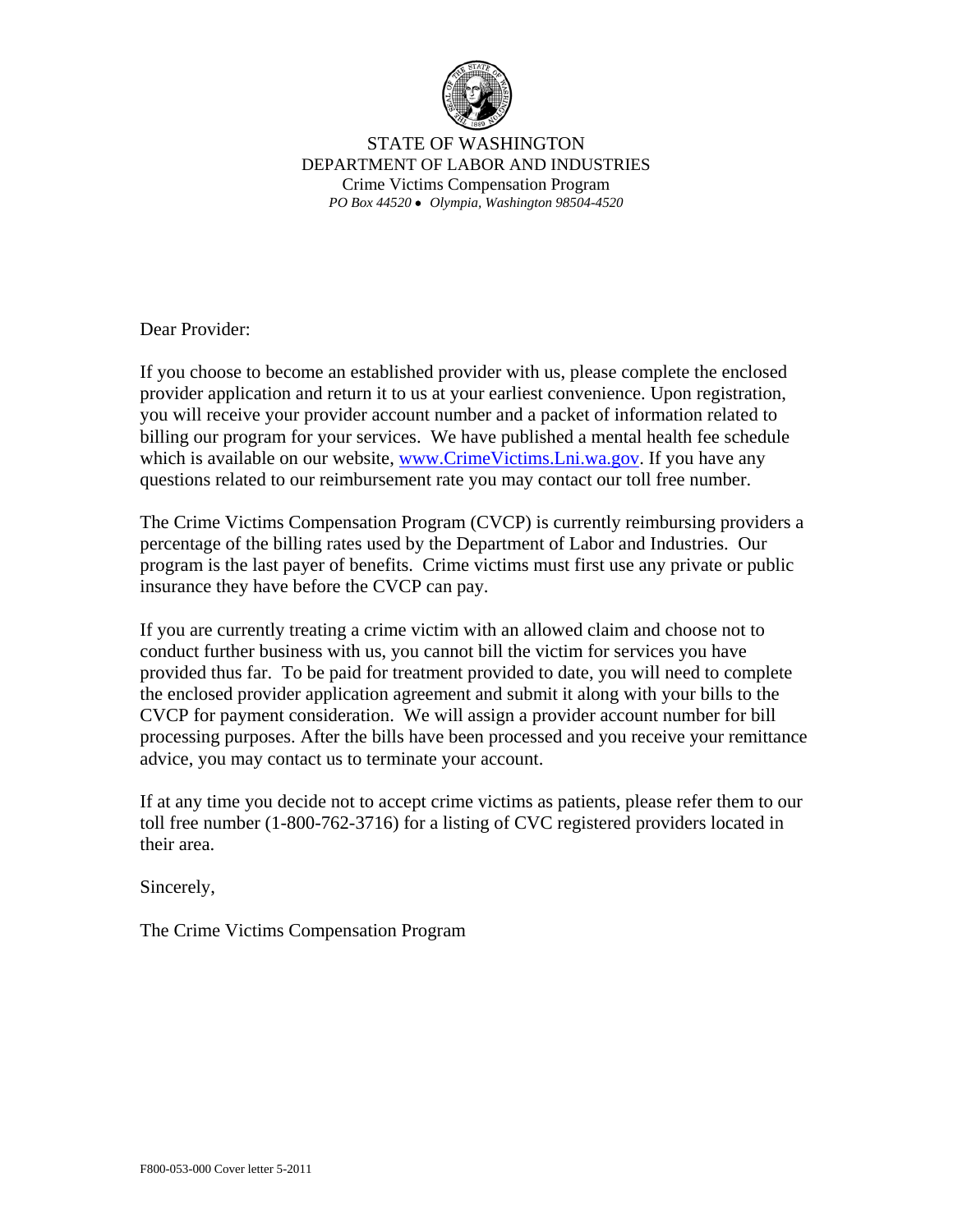# MASTER LEVEL COUNSELOR APPLICATION INSTRUCTIONS

### **NOTICE:**

Each applicant must complete an application. A number will be issued to each individual provider. If additional copies are needed, copy all portions of the application from the internet or call (360) 902-5377. Photo copies can be made of this application for completion.

# **SECTION I: TO BE COMPLETED BY ALL PROVIDERS**

Enter the Tax Payer Identification Number (EIN or SSN). **The number you will use to report earnings to the IRS - This must match the information on the W-9.** 

# **SECTION II: TO BE COMPLETED BY ALL PROVIDERS**

# **A. Administrative Information**

- 1. Enter the name of the business you wish to submit your bills and have your account set up as, (DBA).
- 2. Enter the phone number of the business.
- 2a. Enter the fax number of the business.
- 3. Enter the billing address as it appears on your bills submitted to Crime Victims Compensation Program and where payments should be mailed.
- 4. Enter the physical address of the business.
- 5. Enter the contact person's name person who can answer questions regarding your bills or your account.
- 6. Enter the billing phone number where we may call to ask questions regarding your bills or your account.
- 7. If you will be attached to a group, please provide group number (for billing purposes).

# **B. Individual or Organization Information** – Complete all applicable information

- 1. Enter the name of the individual or organization providing services to injured workers.
- 2. Enter the type of service(s) provided.
- 3. Enter your license, certification or registration number.
- 4. Enter the date the license, certification or registration was issued (month, day and year). **ATTACH COPY**
- 5. Enter the date the license, certification or registration will expire (month, day and year).
- 6. Enter the state where the license, certification or registration was issued.

# **C. National Provider Identifier (NPI) Information**

- 1. Enter the individual or organization name.
- 2. If application is for a subpart, enter subpart name.
- 3. Check one. Type I individual counselor
	- Type II mental health clinics.
- 4. Enter the address associated with the NPI number you have provided.
- 5. Enter the NPI 10-digit identifier.
- 6. If application is for a subpart, enter the subpart NPI 10-digit identifier.
- 7. Enter the taxonomy codes of the individual, organization or subpart. If more than six, please list on a separate sheet of paper.

\* **Each January the Internal Revenue Service requires us to send a completed Form 1099 MISC reporting payments of \$600.00 or more made to a Federal Tax Identification Number (EIN or SSN) during the last calendar year. If you received payments from more than one department program, you may receive more than one Form 1099 Misc.** 

# **Please Do Not Forget To Read and Sign The "Provider Agreement"**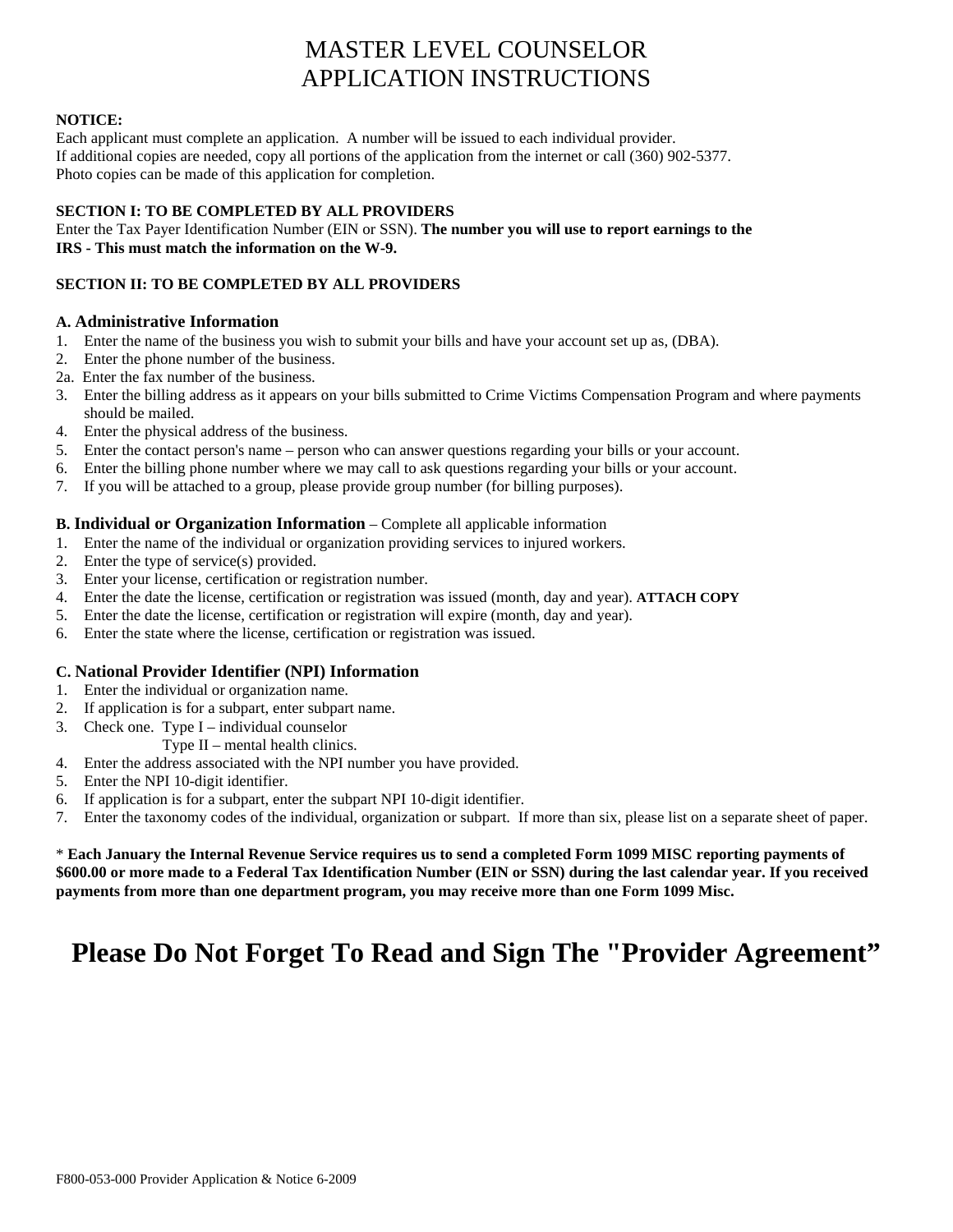# **Master Level Counselor Provider Account Application**

| <b>Return To:</b>                                                                                        |                  |    | (Please type or print clearly on all sections)                                                                   |                   |
|----------------------------------------------------------------------------------------------------------|------------------|----|------------------------------------------------------------------------------------------------------------------|-------------------|
| Provider Registration<br>Crime Victims Compensation Program<br>Department of Labor and Industries        | Please<br>check: |    | New Provider                                                                                                     |                   |
| PO Box 44520<br>Olympia WA 98504-4520                                                                    |                  |    | Address Updates for Reactivation of Provider Account                                                             |                   |
|                                                                                                          |                  |    |                                                                                                                  |                   |
| FAX (360) 902-5333<br>$(360)$ 902-5377<br>Internet address: http://www.lni.wa.gov/FormPub                |                  |    |                                                                                                                  | Required          |
| TAX REPORTING INFORMATION<br>Ι.                                                                          |                  |    |                                                                                                                  |                   |
| Tax Payer Identification Number (EIN or SSN)<br>THIS NUMBER MUST MATCH THE W-9 FORM YOU SUBMIT           |                  |    | Unless otherwise notified, your claims<br>related correspondence will go to your<br>business (physical) address. |                   |
| Π.<br>ACCOUNT AND BILLING INFORMATION                                                                    |                  |    | Please check if you would like all<br>mail to go to the billing address.                                         |                   |
| A. Administrative Information                                                                            |                  |    |                                                                                                                  |                   |
| Business name (as you wish to submit your bills and have your account set up, DBA)<br>1.                 |                  |    | 2.<br>Business phone#                                                                                            | 2a. Business FAX# |
| Billing address (as it appears on your bills submitted to CVC and where payments should be mailed)<br>3. |                  | 4. | Business address (the physical location of the business)                                                         |                   |
|                                                                                                          |                  |    |                                                                                                                  |                   |

5. Contact person's name **6.** Billing phone# (where we may call regarding your account/bills)

### 7. *CVC group payee provider #*

### **B. Individual or Organization Information – Attach copy of current license**

| Provider's name (Last, First, MI)                      |                    | Specialty / Services provided |                    |
|--------------------------------------------------------|--------------------|-------------------------------|--------------------|
| Professional license/certification/registration number | License issue date | License expiration date       | State where issued |

#### **C. National Provider Identifier (NPI) Information**

|    | Individual or Organization name | 2. | If for Subpart, provide Subpart name | Please check one<br>3.                                   |                                                      |
|----|---------------------------------|----|--------------------------------------|----------------------------------------------------------|------------------------------------------------------|
|    |                                 |    |                                      |                                                          | Type I Individual $\Box$ Type II Organization $\Box$ |
| 4. | NPI address                     |    |                                      |                                                          |                                                      |
|    |                                 |    |                                      |                                                          |                                                      |
| 5. | NPI 10-digit Identifier         |    | 6.                                   | If for Subpart, provider Subpart NPI 10-digit identifier |                                                      |
|    |                                 |    |                                      |                                                          |                                                      |
|    | <b>Taxonomy Codes</b>           |    |                                      |                                                          |                                                      |
|    |                                 |    |                                      |                                                          |                                                      |
|    |                                 |    |                                      |                                                          |                                                      |
|    |                                 |    |                                      |                                                          |                                                      |
|    |                                 |    |                                      |                                                          |                                                      |

| ***** | Mental health counselors must have a master's degree in a field of study related to mental health services |
|-------|------------------------------------------------------------------------------------------------------------|
|       | including, but not limited to, social work, marriage and family therapy or mental health counseling.       |